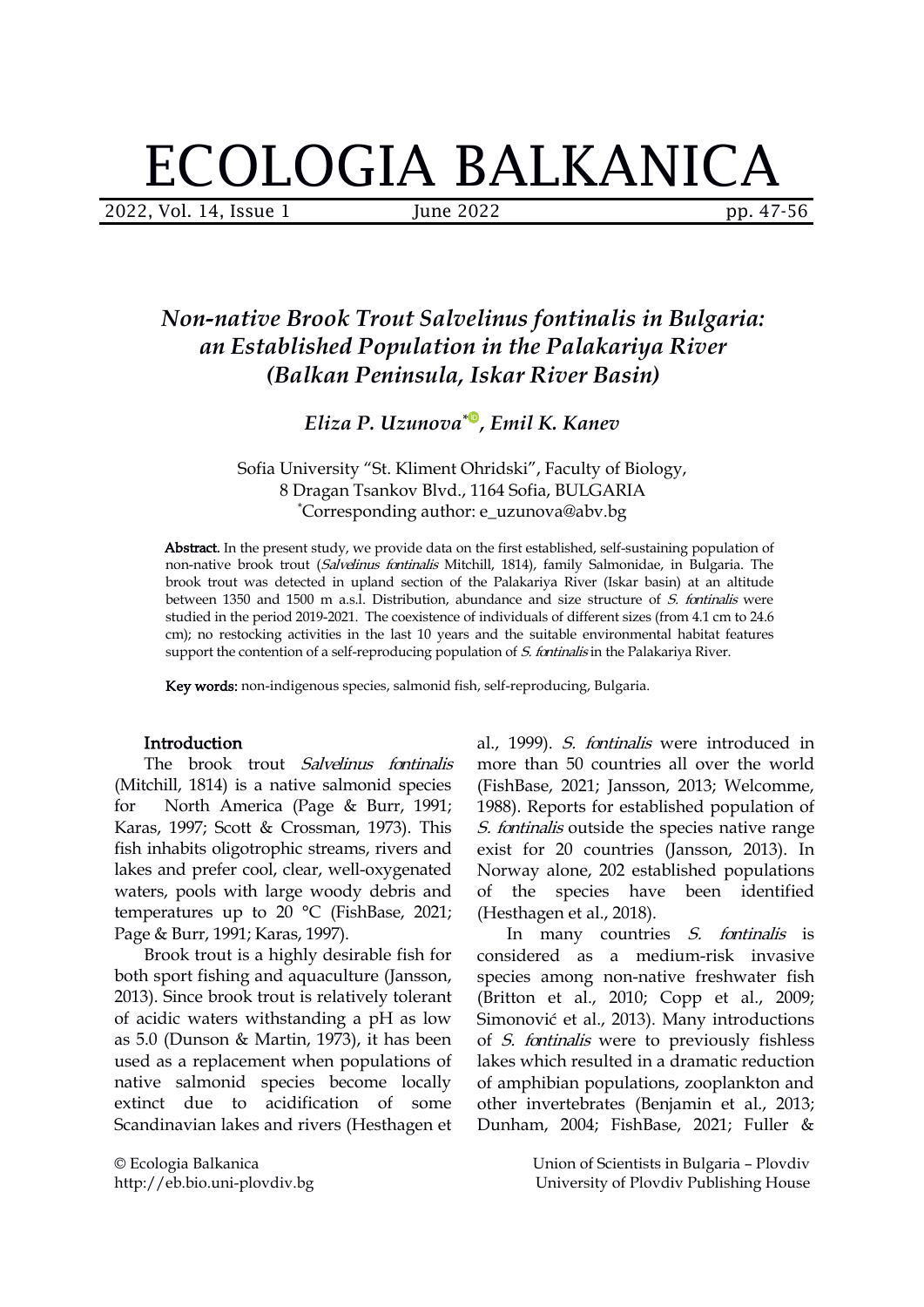Neilson, 2014; Jansson, 2013; Levin et al., 2002; Nakano et al., 1998; Spens et al., 2007). Brook trout have been found to compete with, displace, or replace many fish species throughout the world including golden trout (Oncorhynchus aguabonita), brown trout (Salmo trutta), cutthroat trout (O. clarki), bull trout (Salvelinus confluentus), and chinook trout (O. tshawytscha) (Levin et al., 2002; Korsu & Huusko, 2009; Korsu et al., 2009; Öhlund et al., 2008; Reiman et al., 2006). A study of 193 boreal lakes in Sweden found that introduced S. fontinalis pose a detrimental impact to native brown trout. Twenty percent of brown trout populations exposed to brook trout went extinct versus an only 2% extinction rate in unexposed interactions between brook trout and brown trout that might detrimentally affect on (Cucherousset et al., 2008). Hesthagen et al.(2018) supposed that invasiveness of the brook trout depends on site and conditions.

In Bulgaria, S. fontinalis has been introduced in the 1930 from Czechoslovakia (Wellcomme, 1988). To middle of 2010s, S. fontinalis was produced mainly on a state hatchery in the town of Samokov. Annual production varies between 5 and 12 tones. Since the middle of the 20<sup>th</sup> century, brook trout has been introduced into more than 20 alpine lakes and rivers throughout the country (T. Trichkova, G. Raikova, unpublished data). Some of these water bodies, such as glacial lakes were naturally fishless. There are observations that in the areas where stocking with rainbow trout and brook trout is carried out, the native brown trout is not found or has a low density. However, the reasons for this have not been studied. Despite suspicions of a salmonid species on local fauna, no research has been conducted in this regard (Uzunova, 2006). At the beginning of this century, the official policy in Bulgaria regarding the

distribution of alien species was changed and brook trout stocking ceased. However, probably due to the lack of effective control over stocking conducted by individual and private organizations, brook trout continue to be released in wild.

lakes (Spens et al., 2007). Natural of the Palakariya River show totally 15 fish hybridization and other reproductive species and subspecies from three families native species have been recorded fish species listed in Annex 2 of the Council <sup>th</sup> century, brook has not documented the presence of brook negative impact of these nonnative sexually mature brook trout were caught at River Palakariya is a part of Iskar River basin. The valley of the Palakariya River is in the European ecological network Natura 2000 (BG0000617) (38.1 rkm). The uppermost part of the river (6.6 rkm) is on the territory of Vitosha Nature Park. At the beginning and middle of the [l](https://orcid.org/0000-0003-4130-3211)ast century the ichthyofauna of the Iskar River and its tributaries was studied by Drenski (1921) and Paspalev & Peshev (1955). More recent studies on ichthyofauna (Dikov et al., 1988; Kenderov et al., 2017; Pavlova & Pehlivanov, 2009). The following Directive 92/43/EEC on the Conservation of natural habitats and of wild fauna and flora are found in the river: Sabanejewia aurata, Rhodeus amarus, Barbus petenyi, Cobitis taenia, Gobio uranoscopus and Gobio kessleri. In 2015, the reintroduction of bullhead (*Cottus gobio*) was carried out with the aim to restore its population in the river (Uzunova et al., 2017). Faunistic research trout so far, but the surveys did not cover the uppermost sections of the river. However, a few angler records of this in different internet platforms suggested that a small population of brook trout exist. The first confirmed record of brook trout in the Palakariya River was in 2016 when ten adult individuals were caught near to the village of Yarlovo (lat. 42°27' 55, long. 23°16' 55, 1120 m a.s.l.) (EU pers. obs.). The following year, five the same place (EU pers. obs.). Despite the long period of acclimatization of S. fontinalis in Bulgaria, the existence of a self-sustaining population has not been established so far.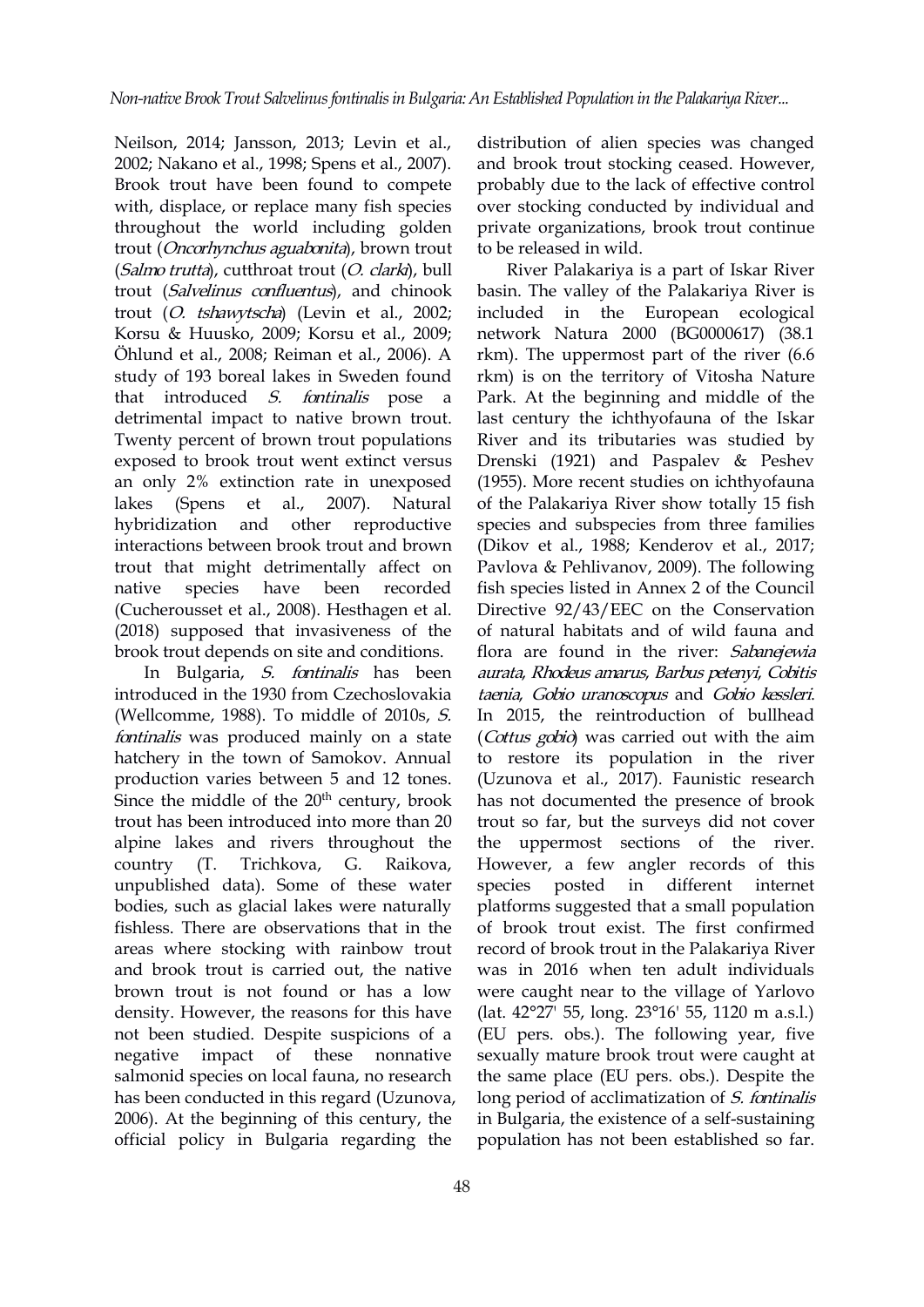The aim of the present study is to find evidences that the non-native brook trout has formed a self-sustaining population in the Palakaria River.

### Material and methods

Study area. The study was conducted on the Palakariya River. With its 44, 7 km of length it is the one of largest left tributaries of the Upper Iskar River (Danube River Basin). The watershed area is  $400 \text{ km}^2$ (Hristova, 2012). The Palakaryia River rises at the foot of the Kupena peak in the south part of Vitosha Mountain at the altitude of about 2113 m a.s.l. The study covered the area from weir located above the village of Yarlovo to the spring zone of the river or a total of 6.1 km. The entire study area is modifications except two fragmentations caused by weirs higher than two meters (Fig. 1). Regarding habitat characteristics, fast interspersed pools (0.9 m max depth) were dominated. Bottom substrate was coarse, composed by gravel, boulders and rocks. River wetted width was between 1 and 3.5 m. Above site 4 the river passes into its spring zone, characterized by significant steepness and width  $\sim$ 1 m (in low water period). Water level varied from 0.1 m to 0.5 m depending on the hydrological conditions. Water temperature during winter months varied between 1.5 and 4 °C, in summer max temperature reached 12 °C. Dissolved oxygen range from 9.2 to 11.5 mg/l; conductivity was ranged from 20 to 40 μS  $\text{cm}^2$ ; pH - from 7.7 to 8.4. Just above weir 2 fish were counted (site 1) a pool  $\sim$  15 m<sup>2</sup> and 1.2 m max depth was formed.

Data collection. Samples were collected between 2019 and 2021 in five expeditions performed during the day time (9.00:17.00). Two different collection types were conducted. Point Abundance Sampling by Electrofishing approach (PASE) SAMUS-

725G device (12 cm diameter ring anode, average voltage of 200 - 350 V, operating at an average of 3 - 8 A) was used in area from weir 1 located upstream of Yarlovo village to weir 2 (site 1, where the presence of brook trout has been found). 261 sampling points or 1 point every 20 m were randomly selected in an upstream direction. Anode was activated for a 10-s period at each point sample (Copp, 1989).

natural without any significant river width. The total fishing area per site flowing, shallow riffles with some electrofishing crew was consisted of one Abundance of S. fontinalis in river section between site 1 and site 4 was assessed by using CEN standard(CEN, 2003) [w](https://orcid.org/0000-0003-4130-3211)ith the same equipment except ring anode, which was replaced with a 30 cm diameter. A single pass electrofishing without block nets was applied. Sampling transects were between 30 and 165 m long, depending on varied between 380 and 420 m<sup>2</sup>. The electrofishing was conducted from one bank to the other over the entire river stretch. The operator and one netter. Electrofishing was performed in zigzag pattern, upstream covering all available habitats.

(May, July, October, November, and scheme proposed by Pravdin (1966). The December). The fish sampling was identification keys of Bacon (1954), Karas All the collected brook trout specimens were fixed in formaldehyde solution and stored in the collection of the Department of General and Applied Hydrobiology (GAH). All other fish species caught have returned to places of their capture after recovering from electronarcosis. Each brook trout was photographed with a Canon EOS Digital 350D camera and the photos were used for measurements (Digimizer Version 4.6.1 MedCalc Software). The collected fish were counted and measured: total length  $(TL)$ , standard length  $(SL)$  in 0.1 cm accuracy and total weight  $(W)$  in 0.1 g accuracy. The measurement of the plastic and meristic characteristics was performing according to the (1997), Kottelat & Freyhof (2007), Martinez (1984) and Stauffer & King (2014) were used.

> At each site, the physical and chemical parameters, i.e. conductivity (μS/cm), pH,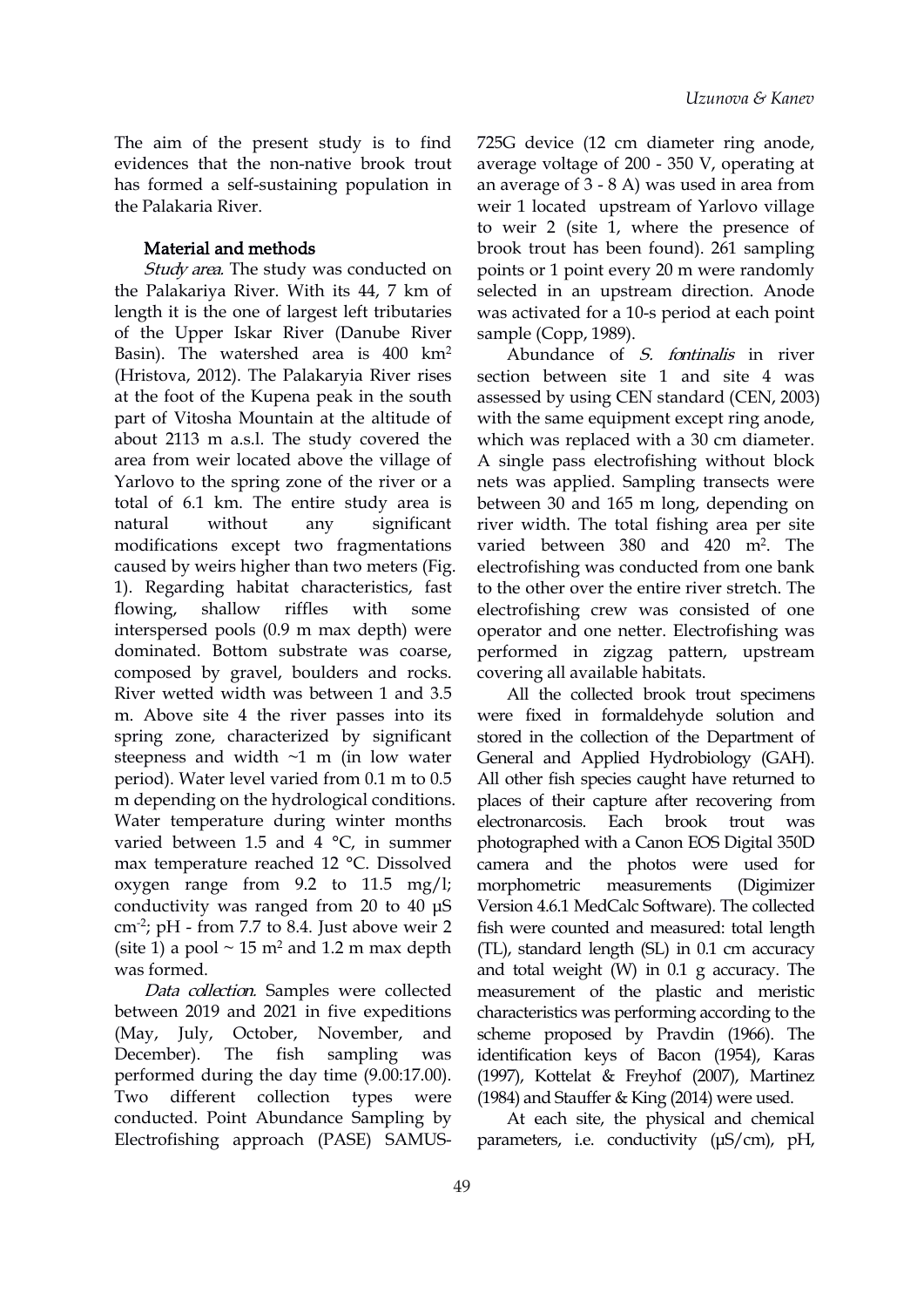*Non-native Brook Trout Salvelinusfontinalisin Bulgaria: AnEstablished Population in the PalakariyaRiver...*

dissolved oxygen content (D.O., mg/l), and water temperature (°C) were measured, using Portable Hanna Instr.

Data analysis. All sampled specimens were split in size groups (every 10 mm TL) and the number of individuals in each group was plotted as ahistogram. The total length frequency formula is as follows:

$$
TLi = Ni / N \times 100\%
$$
  
(i = 4,1 – 5,0 cm, 5,1 – 6,0 cm...24,1 – 25,0 cm),

where TLi is the frequency for a certain interval, Ni is the number of specimens in one total length interval, and N is the total number of specimens.

The fish density was expressed as number of fishes caught per  $100 \text{ m}^2$  and the biomass in kg per 100 m<sup>2</sup>. Abundance and  $\|\angle$ //  $\|\angle$ biomass of *S. fontinalis* were calculated separately for each sampling site.<br>Results

collected in the river section between weir 1 and weir 2 (Fig.1): *Salmo trutta* (n=34), Phoxinus phoxinus (n=14) and Barbus petenyi  $(n=7)$ . The survey detected *S. fontinalis*  $(n=51)$ in the highest parts of the Palakariya River at altitude of 1352 m (Site 1 - N 42° 30' 44,43"; E 23°16' 2.56") to about 1500 m a.s.l. (Site 4 - N 42° 30' 48.78"; E 23°17' 4.515") (Fig. 1). The length of the river section inhabited by brook trout was about 900 m. No other fish species than *S. fontinalis* were found in the river section upstream weir 2. The zone above site 4 was fishless.

Collected fish specimens in sites 1 to 4 had a spindle-shaped body with an adipose fin close to the tail. The adult specimens had dark green to brown back, with a distinctive marbled pattern of lighter color, described as vermiculations. These vermiculations break up into light spots and relatively small red spots surrounded by blue halos along their sides. Pectoral, pelvic, and anal fins have white edges followed by a contrasting black stripe (Fig. 2). Juvenile fish have 8-10 parr marks.



The following fish species were Fig. 1. Confirmed records of S. fontinalis in the Palakariya River: Site 1,2,3,4 - sites of established brook trout in period 2019-2021; FR – site of established brook trout in period 2016-  $2017$ ; ( $\rightarrow$ ) – unpassable fragmentation (weir).

> The total body mass of the collected S. fontinalis individuals ranged from 2.0 g to 155 g. The longest specimen was a female of 246 mm (TL), and the smallest was 4.1 cm (TL). The most common were fish with size from 4 to 10 cm (Fig. 3). No external malformations were found among collected individuals. The adult brook trout caught during the autumn months were sexually mature and released eggs and milt when their abdomens were gently pressed.

The density of S. fontinalis in sites 1-4 varied from 6 to 28 ind. 100 m<sup>-2</sup>. Mean density (mean number of fish per  $100 \text{ m}^2 \pm \text{SE}$ ) was  $13 \pm$ 5.07. The highest density was observed at the site 1, while the lowest at site 4 (Fig. 4). Site 1 was dominated by fish of the smallest size classes, so the biomass measured here is the lowest, while in site 2 was found few, but relatively large fish (Fig.4).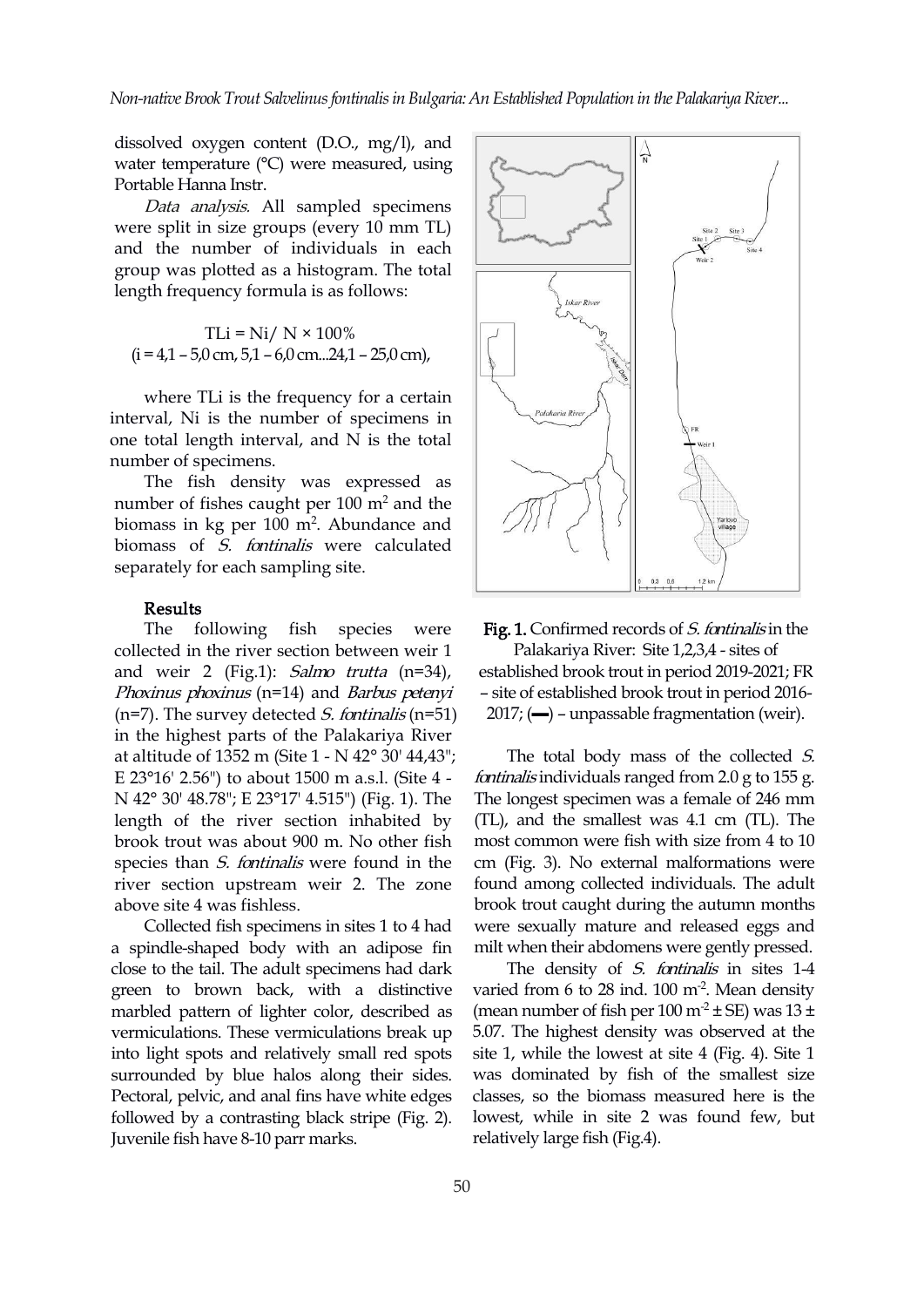

**Fig. 2.** Brook trout specimens caught in the Palakariya River. A) Specimen Cat. N GAH 123194, 13.5 cm TL; B) specimen Cat. N GAH 12531912, 4.1 cm TL, (on the right). Photographs by [El](https://orcid.org/0000-0003-4130-3211)iza Uzunova.



**Fig. 3.** Frequency distribution of the body size (TL, cm) of brook trout specimens caught in the Palakariya River in the period 2019-2021.  $(n = 51)$ .



**Fig. 4.** Abundance (ind.100  $\text{m}^2$ ) and biomass (g100  $\text{m}^2$ ) of brook trout in the Palakariya River (2019-2021).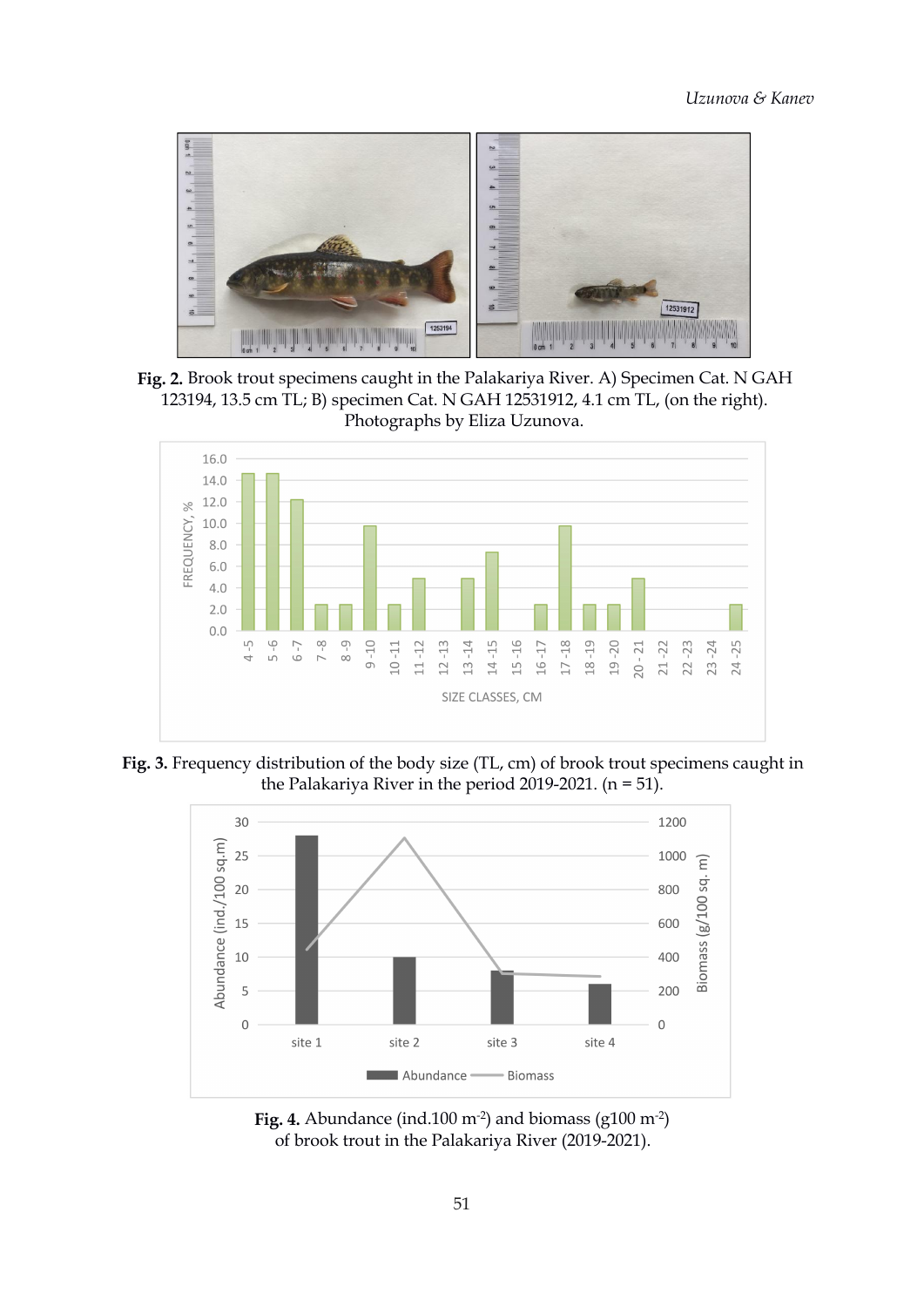Fish density calculated from 261 sampling points in area between weir 1 and weir 2 were as follow: S. trutta - 141.1 ind. 100 m<sup>-2</sup>; *P. phoxinus* - 84.8 ind. 100 m<sup>-2</sup>; *B*. fish was l  $petenvi - 42.4$  ind.100m<sup>-2</sup>. .

# Discussion

According to internet posts, S. fontinalis in the Palakariya River originated from a single introduction of brook trout juveniles in the early-2010s. Anglers' posts are proving to be a very important source of information related to the distribution of invasive fish species (e.g. Banha et al., 2015; Kalous et al., 2018). That is how we found the person who carried out the single illegal stocking of brook trout in Palakaryia River in the 2010s. There is no evidence that this introduction has been repeated since then. We discovered that in the 10 years following that introduction, the brook trout has spread 1 km upstream from its point of initial release. This is probably due to the fact that the brook trout is a highly mobile invader that has spread extensively in stream ecosystems, occupying steep natural reproduction of the brook trout in stretches of streams, even those with gradients up to 31% (Korsu et al., 2007). It was found that brook trout have a high introductory population may spread throughout an entire river system in search of territory and food resources (Hesthagen (2007) brook trout actively displace brown et al.2018; Karas, 1997). The spread of the brook trout to the lower reaches of the Palakariya River is prevented by weir 2 (site 1, 1350 m a.s.l.), serving as a fish passage barrier. However, in periods with high water levels it could be possible for a few individuals to overcome this fragmentation observed mixed in the downstream direction. This explains the discovery of single specimens in the lower reaches of the river.

The self-sustaining status of S. fontinalis in the Palakariya River is supported by information obtained from the body size structure of the collected specimens. The brook trout population had an overall

 $; B.$  fish was between 4 and 10 cm. balanced body size distribution consisting of individuals of all size classes between 4 and 25 cm. The dominating size for juvenile

The combination of morphological characteristics and specific body coloration allow for the definitive conclusion that the adult fish found in the uppermost section of the Palakaryia River are in fact brook trout and not any other synoptic species (Karas, 1997; Kottelat & Freyhof, 2007; Page & Burr, 1991; Scott & Crossman, 1973; Stauffer & King, 2014). The identification of the smallest brook trout (< 6-7 cm) was made on the basis of the length of the pectoral fins and the length and pigmentation of the adipose fin (Bacon, 1954; Martinez, 1984). Lastly, the distinction between wild and stocked salmonid fish, although remaining quite difficult, was done on the basis that among farm *S. fontinalis*, malformations are quite common. The absence of such malformations in the specimens caught in the Palakariya River suggests that the hypothesis for the presence of successful the river still stands.

capacity to disperse and a single trout. The consequences of coexistence of In the upper reaches of the Palakaryia River, the main native fish is the brown trout and brook trout are contradictory. According to Spens et al. trout through competition, predation, disease spreading, or a combination of these. A long-term detrimental impact of brook trout on brown trout was documented in higher-altitude lakes (Eby et al., 2006; Spens et al., 2007). Cucherousset et al. (2008) spawning groups composed of native brown trout and non native brook trout, interspecific subordinate males, and presence of natural hybrids  $(y, t)$  trout") and suggested that these reproductive interactions might detrimental effects on native species. In the majority of cases where the two species coexist, however, it has been documented that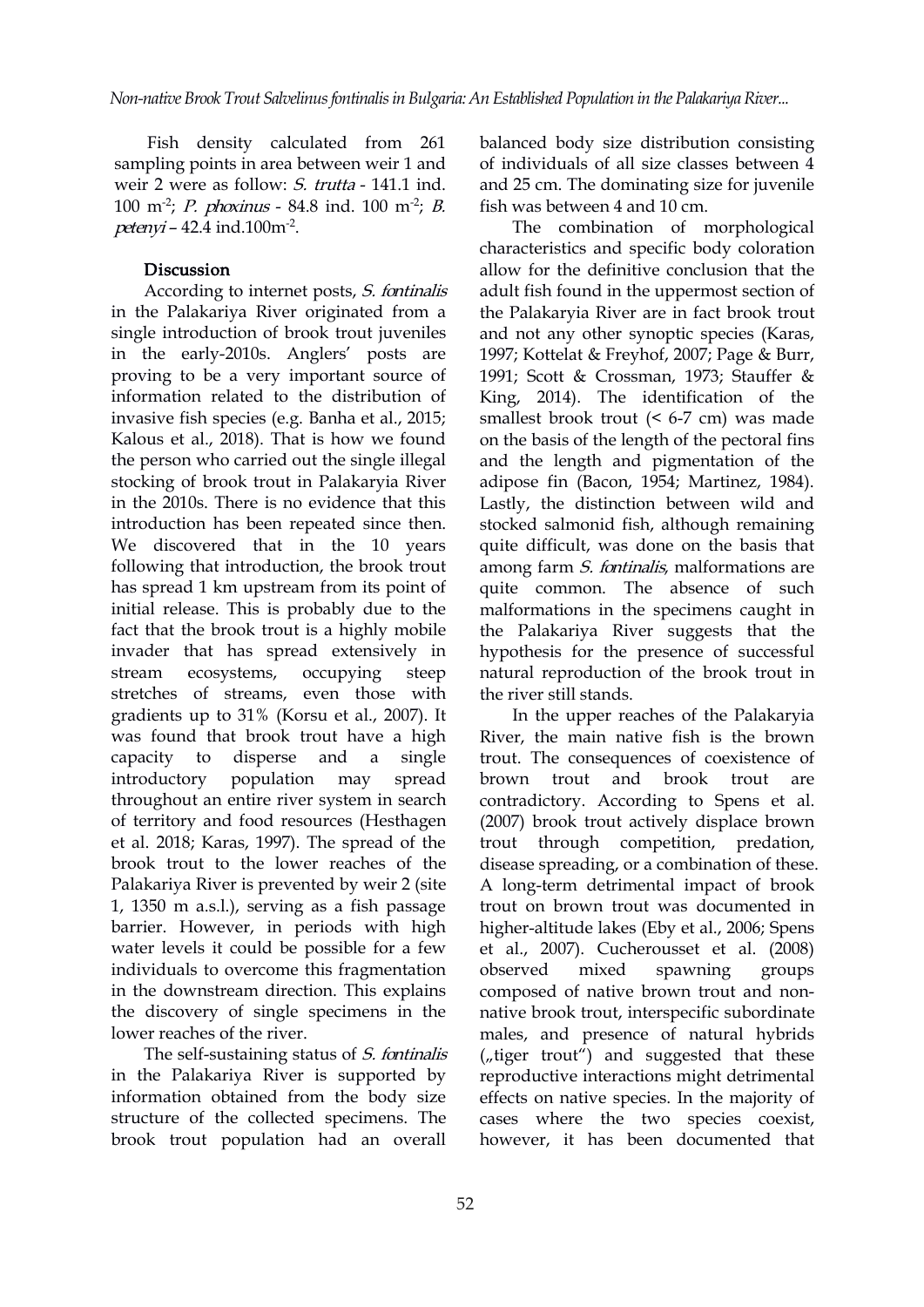brown trout dominate and gradually displace brook trout from river ecosystems (Fausch, 1988; Öhlund et al., 2008). Due to the lack of previous ichthyological studies in the headwater parts of the Palakariya River, we cannot conclude with certainty whether the absence of brown trout in this section of the river is a result of displacement by the brook trout, or the area was originally fishless. It seems possible that the brook trout have found an empty niche in the upper headwater reaches of the Palakaryia river system and that is why no brown trout were found. Moreover, environmental conditions in the upper section of the Palakaryia River are more favourable for brook trout than brown trout. the S. fontinalis prefer colder waters and generally inhabit areas with higher altitudes than S. trutta (Rahel & Nibbelink, 1999). Water temperature is considered the single most important factor that limits its geographic range (MacCrimmon & Ignatov and Antoaneta Kostadinova for Campbell, 1969). It has been suggested that brook trout have a competitive advantage against brown trout in such cold habitats because of their higher juvenile growth rates (Öhlund et al., 2008). Brook trout also favour smaller streams, as they mature at a smaller body size and can reproduce in shallow systems with limited spawning habitats (Rahel & Nibbelink, 1999). Hesthagen et al. (2018) conclude that in small streams, brook trout will sustain viable populations and are unlikely to be *Perca fluviatilis* wiped out by brown trout through competition. Korsu et al.(2007) and Korsu & Huusko (2009) found that in Finland, brook trout are mostly established in tributary streams, where they may form dense populations that can be harmful to the local brown trout, while in larger streams brown trout are usually not affected. Therefore, the brown trout population in the lower parts of the Palakariya River (600-1350 m a.s.l.) is vulnerable to a potential increase in the number of brook trout. The influence of the warming

non-native brook trout on native species such as Barbus peteyi, Sabanejewia aurata, Gobio kessleri, G. uranoscopus has not been studied at this stage and we can only assume that the presence of a predator such as S. fontinalis would have negative consequences for the listed species.

Despite the fact that studies consider the brook trout as a non-native species with moderate invasiveness in countries of the Balkans region, its potential harmful effects to native ecosystems should not be underestimated (Simonović et al., 2013). The control over the resettlement of brook trout must be increased and the release of fish in the oligotrophic lakes, as well as in high-altitude mountain streams inhabited by brown trout, must be prevented.

# Acknowledgements

The authors are obliged to Kostadin assistance in the field work.

# References

- Bacon, E.H. (1954). Field characters of prolarvae and alevins of brook. rainbow trout in Michigan. Copeia, 3, 232.
- Banha, F., Ilhéu, M. & Anastácio, P.M. (2015). Angling web forums as an additional tool for detection of new fish introductions: the first record of in continental Portugal. Knowledge and Management of Aquatic Ecosystems, <sup>416</sup>, 03. doi: [10.1051/kmae/2014039.](https://doi.org/10.1051/kmae/2014039)
- Benjamin, J.R., Lepori, F., Baxter, C.V. & Fausch, K.D. (2013). Can replacement of native by non-native trout alter stream riparian food webs? Freshwater Biology, 58, 1694-1709. doi: [10.1111/fwb.12160](https://doi.org/10.1111/fwb.12160).
- Britton, J.R., Cucherousset, J., Davies, G.D., Godard, M.J. & Copp, G.H. (2010). Non-native fishes and climate change: species responses to temperatures in a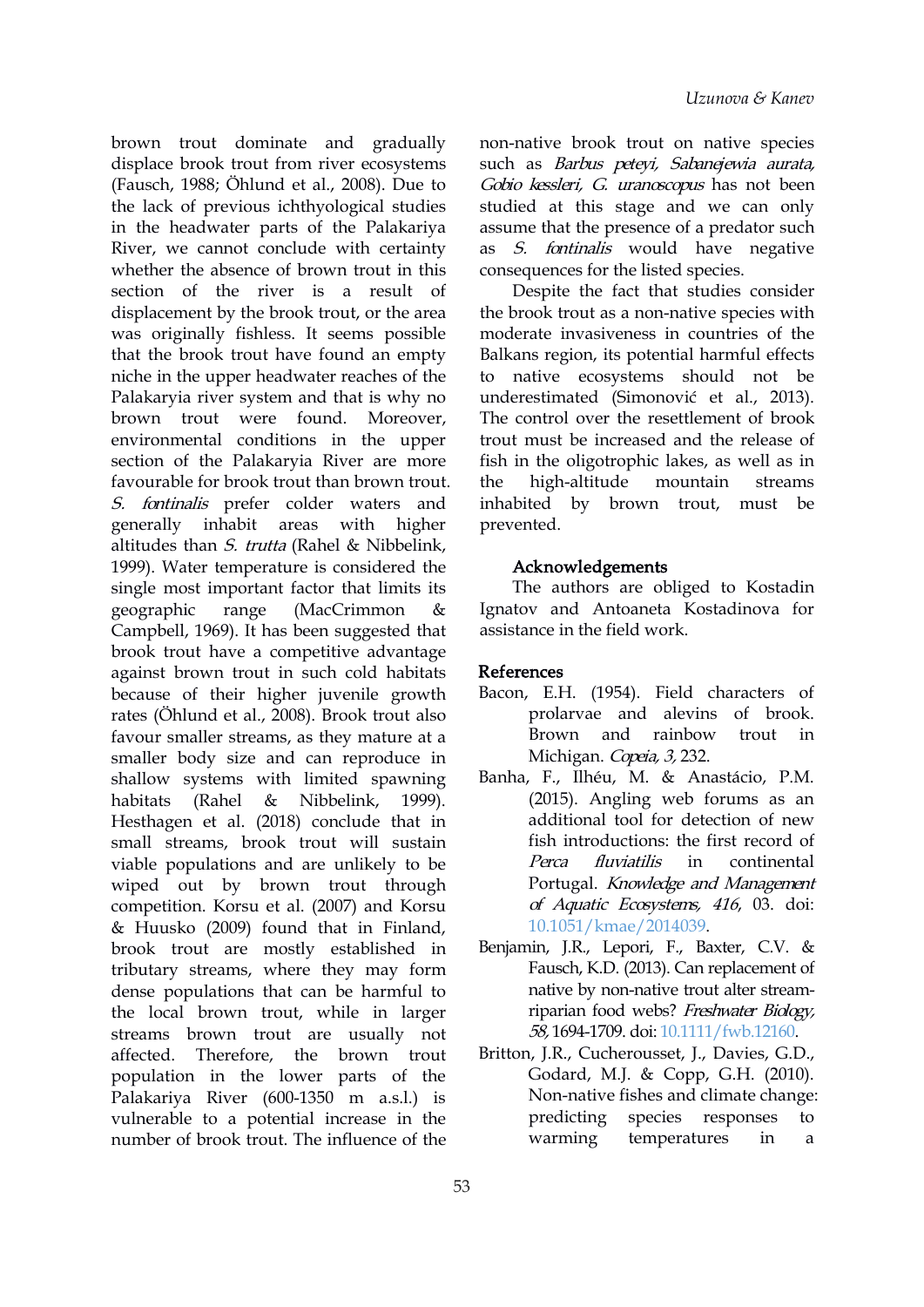*Non-native Brook Trout Salvelinus fontinalis in Bulgaria: An Established Population in the Palakariya River...* 

temperate region. Freshwater Biology, 55, 1130-1141. doi: [10.1111/j.1365-](https://doi.org/10.1111/j.1365-2427.2010.02396.x) 2427.2010.02396.x.

- CEN. (2003). Water quality Sampling of fish with electricity. CEN/TC 230, Ref. No. EN 14011: 2003, E. 16 p.
- Copp, G.H. (1989). Electrofishing for fish larvae and 0+juveniles: equipment modifications for increased efficiency **Aquatic** with short fishes. Aquaculture and Gainesville, Fisheries Management, <sup>20</sup>, 453–462.
- Copp, G.H., Vilizzi, L., Mumford, J., Fenwick, G.V., Godard, M.J. & Gozlan, R.E. (2009). Calibration of FISK, an invasive ness screening tool for non-native fishes. Risk Analysis, 29, 457-467. doi: [10.1111/j.1539-6924.2008.01159.x](https://doi.org/10.1111/j.1539-6924.2008.01159.x).
- Cucherousset, J., Aymes, J.C., Poulet, N., Santoul, F. & Céréghino, R. (2008). Do native brown trout and non-native brook trout interact reproductively? Naturwissenschaften, 95, 647-654. doi: [10.1007/s00114-008-0370-3](https://doi.org/10.1007/s00114-008-0370-3).
- Dikov, T., Jankov, J. & Jocev, S. (1988). Ichthyofauna composition, number and biomass of different species in the River Palakarija, a tributary to the River Iskar. Hydrobiology, 33, 59–67. (In Bulgarian).
- Drenski, P. (1921). Fish fauna and fishery in the Iskar River. Natural science and geography, <sup>6</sup>(2-3), 49-58. (In Bulgarian).
- Dunham, J.B., Pilliod, D.S. & Young, M.K. (2004). Assessing the consequences of non-native trout in headwater America. Fisheries, 29(6), 18-24.
- Dunson, W.A. & Martin, R.R. (1973). Survival of brook trout in a bog derived acidity gradient. Ecology, 54, 1370-1376. doi: [10.2307/1934201.](https://doi.org/10.2307/1934201)
- Eby, L.A., Roach, W.J., Crowder, L.B. & Stanford, J.A. (2006). Effects of stocking-up freshwater food webs. Trends in Ecology & Evolution, 21, 576- 584. doi: [10.1016/j.tree.2006.06.016.](https://doi.org/10.1016/j.tree.2006.06.016)
- Fausch, K.D. (1988). Tests of competition Ecological between native and introduced

salmonids in streams: what have we learned? Canadian Journal of Fisheries and Aquatic Sciences, 45, 2238-2246. doi: [10.1139/f88-260](https://doi.org/10.1139/f88-260).

- FishBase. (2021). Salvelinus fontinalis Brook trout. Retrieved from <http://www.fishbase.org>.
- Fuller, P. & Neilson, M. (2014). Salvelinus USGS Nonindigenous Species Database, FL. Retrieved from [https://nas.er.usgs.gov/queries/Fac](https://nas.er.usgs.gov/queries/FactSheet.aspx?SpeciesID=939 Revision) tSheet.aspx?SpeciesID=939 Revision
- Hesthagen, T., Bolstad, G.H. & Kleiven, E. (2018). Distribution of non-native brook trout (Salvelinus fontinalis) across Norwegian waterbodies – is it an invasive species? Fauna Norvegica, 38, 1-8. doi: [10.5324/fn.v38i0.2255.](https://doi.org/10.5324/fn.v38i0.2255)
- Hesthagen, T., Sevaldrud, I.H. & Berger, H.M. (1999). Assessment of damage to fish populations in Norwegian lakes due to acidification. AMBIO, 28, 12-17.
- Hristova, H. (2012). River waters of Bulgaria. Sofia, Bulgaria:Tip-top Press.(In Bulgarian).
- Jansson, K. (2013). NOBANIS Invasive Alien Species Fact Sheet – Salvelinus fontinalis. Online Database of the European Network on Invasive Alien Species – NOBANIS, Retrieved from [www.nobanis.org](http://www.nobanis.org)
- ecosystems in western North of Czechia. *Knowledge & Management* Kalous, L., Nechanska, D. & Petrtýl, M. (2018). Survey of angler's internet posts confirmed the occurrence of freshwater fishes of the genus Ictiobus (Rafinesque, 1819) in natural waters of Aquatic Ecosystems, 414, 29. doi: [10.](https://doi.org/10. 1051/kmae/2018019) 1051/kmae/2018019.
	- Karas, N. (1997). Brook Trout., New York: Lyons and Buford.
	- Kenderov, L., Dashinov. D., Kanev. E., Lyubomirova. L. & Uzunova, E. (2017). Ecological status of upper part of Iskar river catchment according regulation N4/2012 based on macrozoobenthos and fish fauna. Engineering and Environment Protection, 9, 32-38.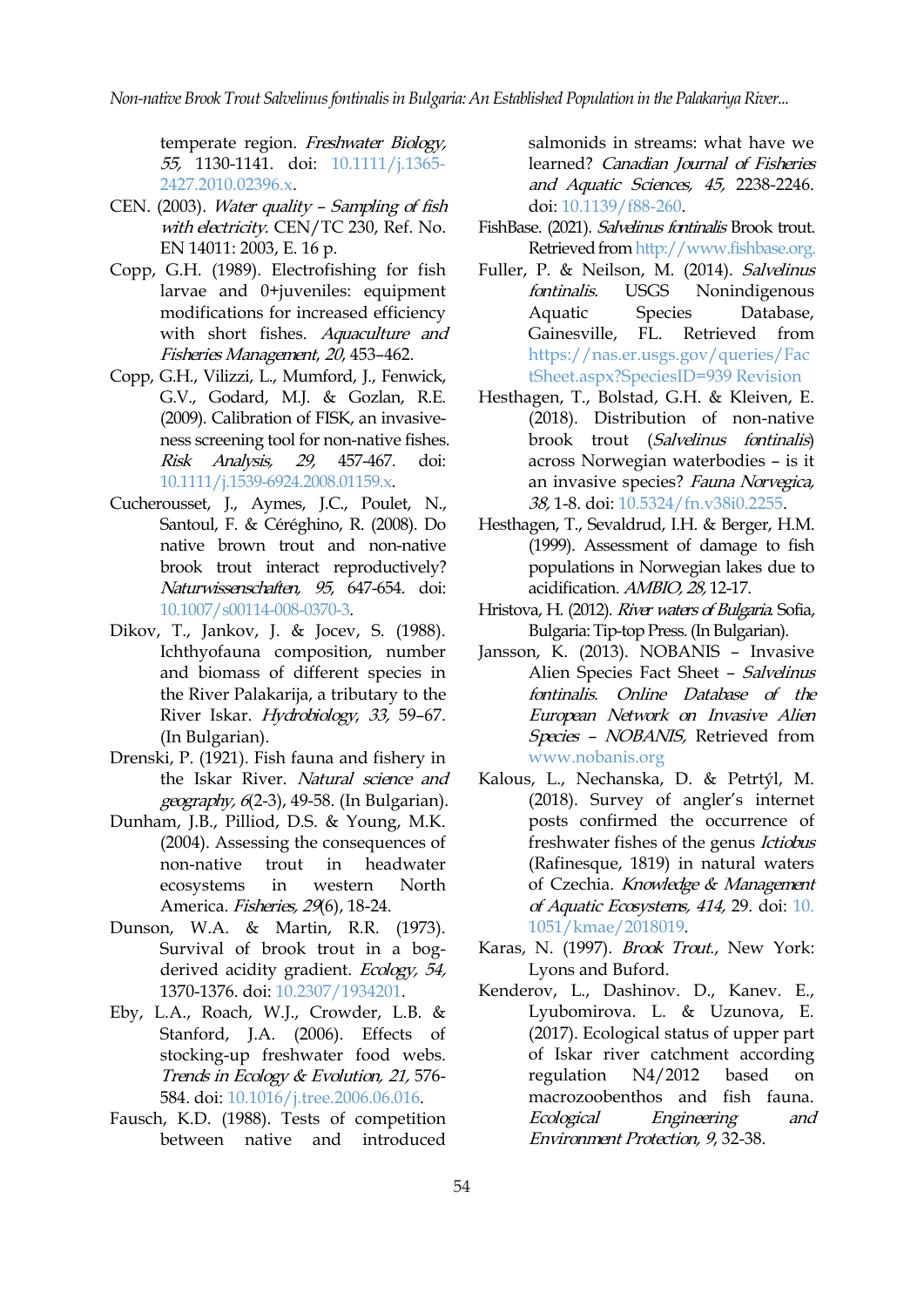- Korsu, K. & Huusko, A. (2009). Propagule pressure and initial dispersal as determinants of establishment success of brook trout (Salvelinus fontinalis Mitchill 1814). Aquatic Invasions, 4(4), 619-626. doi: [10.3391/ai.2009.4.4.8.](https://doi.org/10.3391/ai.2009.4.4.8)
- Korsu, K., Huusko, A. & Muotka, T. (2009). Does the introduced brook trout (Salvelinus fontinalis) affect growth of the native brown trout (Salmo trutta)? Naturwissenschaften 96, 347- 353. doi: [10.1007/s00114-008-0482-9](https://doi.org/10.1007/s00114-008-0482-9).
- Korsu, K., Huusko, A. & Muotka, T. (2010). Invasion of north European streams by brook trout: hostile takeover or Paspalev, G. preadapted habitat niche segregation? Biological Invasions, 12, 1363-1375. doi: [10.1007/s10530-009-9553-x.](https://doi.org/10.1007/s10530-009-9553-x)
- Kottelat, M. & Freyhof, J. (2007). Handbook of European Freshwater Fishes. Kottelat, Cornol, Switzerland and Freyhof, Berlin, Germany.
- Levin, P.S., Achord, S., Feist, B.E. & Zabel, R.W. (2002). Non-indigenous brook trout and the demise of Pacific salmon: a forgotten threat? Proceedings of the Royal Society of London, Series B, 269, 1663-1670. doi: [10.1098/rspb.2002.2063.](https://doi.org/10.1098/rspb.2002.2063)
- MacCrimmon, H.R. & Campbell, S.J. (1969). World distribution of brook trout, Salvelinus fontinalis. Journal of Fisheries Research Board of Canada, 26, 1699- 1725. doi: [10.1139/f69-159](https://doi.org/10.1139/f69-159).
- Martinez, A.M. (1984). Identification of brook, brown, rainbow, and cutthroat trout larvae. Transactions of the American Fisheries Society, <sup>113</sup>(2), 252- 259.
- Nakano, S., Kitano, S., Nakai, K. & Fausch, K.D. (1998). Competitive interactions for foraging microhabitat among introduced brook charr, Salvelinus fontinalis, and native bull charr, S. confluentus, and west slope cutthroat trout, Oncorhynchus clarki lewisi, in a Montana stream. Environmental

Biology of Fish, <sup>52</sup>, 345-355. doi: [10.1007/978-94-015-9016-7\\_29.](https://doi.org/10.1007/978-94-015-9016-7_29)

- Öhlund, G., Nordwall, F., Degerman, E. & Eriksson, T. (2008). Life history and large-scale habitat use of brown trout (Salmo trutta) and brook trout (Salvelinus fontinalis)—implications for species replacement patterns. Canadian Journal of Fisheries and Aquatic Sciences 65, 633-644. doi: [10.1139/f08-003.](https://doi.org/10.1139/f08-003)
- Page, L.M. & Burr, B.M. (1991). <sup>A</sup> field guide to freshwater fishes of North America north of Mexico., Boston: Houghton Mifflin Company.
- & Peshev, Tz. (1955). Contribution to the study of the ichthyofauna of the Iskar River. Annual of Sofia University, <sup>48</sup>(3), 1-39. (In Bulgarian).
- Pavlova, M. & Pehlivanov, L. (2009). Еcological assessment of Palakariya River (South-West Bulgaria, Danube River basin) based on fish and macrozoobenthic communities. In Chankova, S., Gateva, S., Yovchev, G. & Chipev, N. (Eds.) Proceedings of Workshop on Ecology. (74-81). Sofia, Bulgaria.
- Rahel, F.J. & Nibbelink, N.P. (1999). Spatial patterns in relations among brown trout (Salmo trutta) distribution, summer air temperature, and stream size in Rocky Mountain streams. Canadian Journal of Fisheries and Aquatic Sciences, 56, 43-51. doi: [10.1139/cjfas-56-S1-43.](https://doi.org/10.1139/cjfas-56-S1-43)
- Rieman, B.E., Peterson, J.T. & Myers, D.L. (2006). Have brook trout (Salvelinus fontinalis) displaced bull trout confluentus) along longitudinal gradients in central Idaho streams? Canadian Journal of Fisheries and Aquatic Sciences, 63, 63- 78. doi: [10.1139/F05-206](https://doi.org/10.1139/F05-206).
- Scott, W.B. & Crossman, E.J. (1973). Freshwater Fishes of Canada. Bulletin